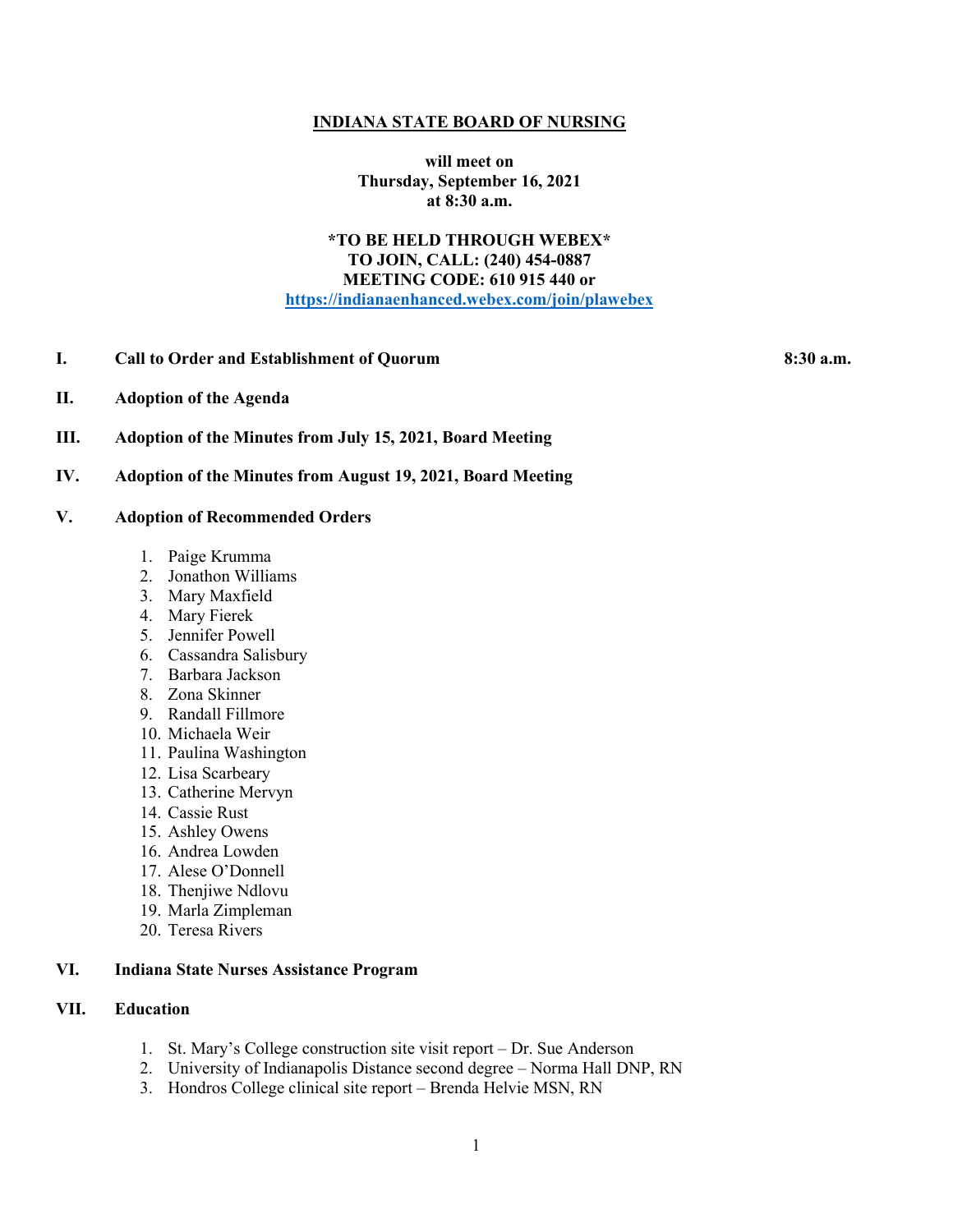- 4. Ancilla College at Marian University In person monthly report Shanna Ricker MSN, RN and Dr. Dorothy Gomez PhD, RN
- 5. Fortis College In person monthly report Dr. Christopher Bell DNP, RN, EMT-P
- 6. Ivy Tech Community College Anderson In person monthly report Jennifer Gale MSN, RN and Dr. Jewel Diller DNP, MS Ed, RN
- 7. FYI ONLY Fortis College names Matthew Stein campus president replacing Dr. James Cox effective July 6, 2021.

### **VIII. Discussion Items**

- 1. AG Report
- 2. Board Director's Report

# **IX. Proposed Settlement Agreements**

- 1. Daphney Leverett
- 2. Eugenio Amar
- 3. Tara Pousson
- 4. Darlene Martin
- 5. Cherilyn Mooney
- 6. Denell Clark
- 7. Diana Sanders

# **X. Personal Appearances**

- 1. Katherine Loudon
- 2. Darian S. Harmon
- 3. Jacklyn M. McArdle
- 4. Belinda A. Dimmitt
- 5. Deborha Lee Pearson
- 6. Judith G. Herrera
- 7. Shanell D. Martin
- 8. Stephanie Haley
- 9. Joella Dooley
- 10. Rachel Chadd
- 11. Phillis A. Denman
- 12. Brenda A. Goniwicha
- 13. Dawn D. Horn
- 14. Aspen M. Ruddick
- 15. Cheryl A. Mitchell
- 16. Brooke N. Lemay
- 17. Phyllis L. Arthur
- 18. Brooke L. Ernsberger
- 19. Skye Abdullah
- 20. Christina Coats
- 21. Jessica Dehart
- 22. Samantha Deal
- 23. Kenneth Riley
- 24. Shea Borton
- 25. Heather Knowles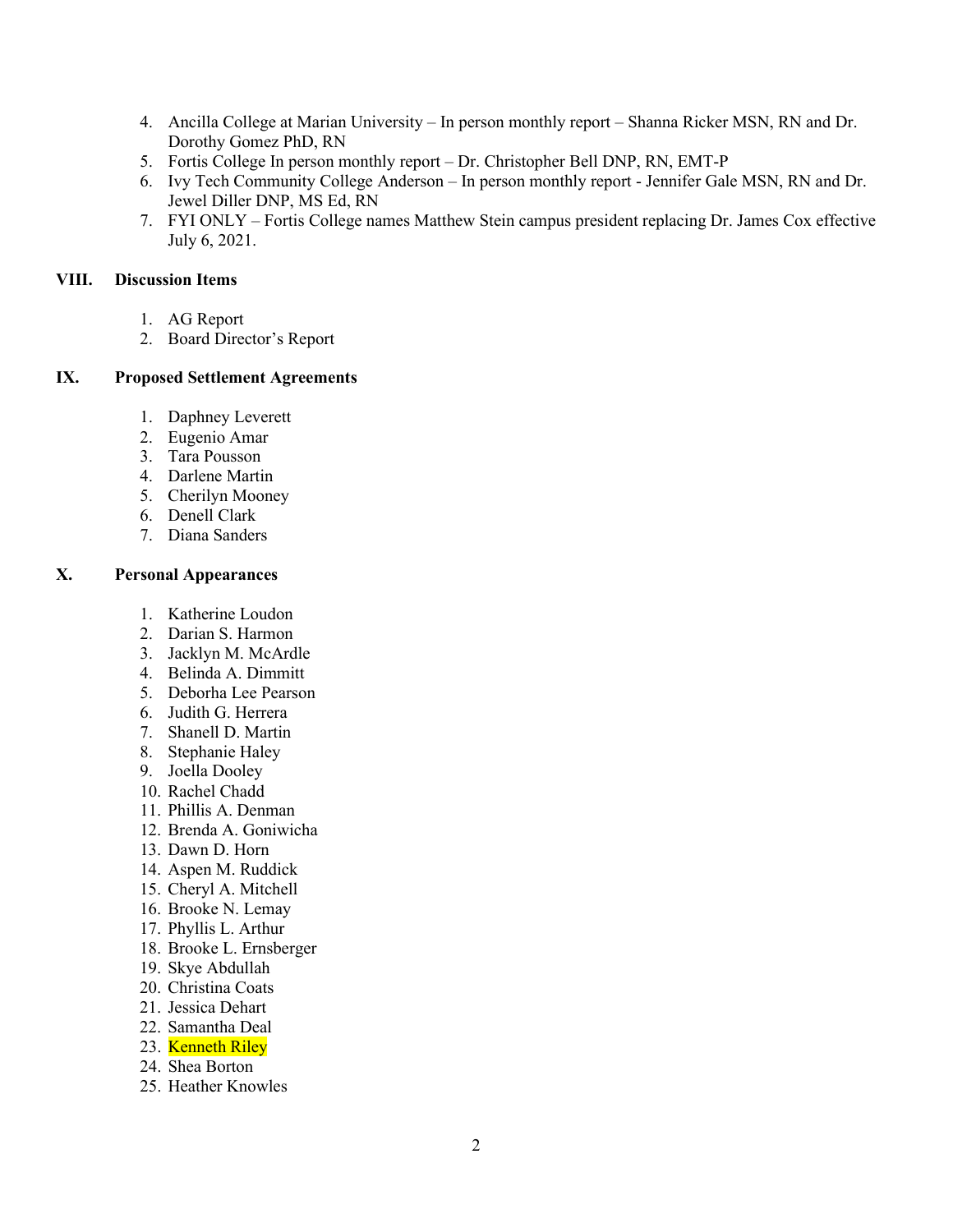#### **XI. Probation Withdrawal**

1. In the Matter of the License of Kayse C. Cockerham, 27067331A Administrative Cause No. 2014 NB 0133

#### **XII. Final Hearings**

- 1. In the Matter of the License of Danielle Anna Leavell, 27055193A Administrative Cause No. 2018 NB 0216
- 2. In the Matter of the License of Lisa Renee Sheely, 28195456A Administrative Cause No. 2018 NB 0349
- 3. In the Matter of the License of Gina Marie Hollingsworth, 28178545A Administrative Cause No. 2019 NB 0117
- 4. In the Matter of the License of Alyssa Regnier, 28240190A Administrative Cause No. 2019 NB 0234
- 5. In the Matter of the License of Hobert Hurley, 28243075A Administrative Cause No. 2019 NB 0195
- 6. In the Matter of the License of Amy R. Jones, 27060301A Administrative Cause No. 2019 NB 0381
- 7. In the Matter of the License of Jennifer K. Leasure, 27069712A Administrative Cause No. 2020 NB 0017
- 8. In the Matter of the License of Mark Stephen Rodgers, 27064782A Administrative Cause No. 2020 NB 0062
- 9. In the Matter of the License of Jessica N. Fultz, 28196159A Administrative Cause No. 2020 NB 0082
- 10. In the Matter of the License of Eugenio Encabo Amar, 28178123A CONTINUED Administrative Cause No. 2018 NB 0229
- 11. In the Matter of the License of Nancy Lee Rogers, 27048555A CONTINUED Administrative Cause No. 2019 NB 0192
- 12. In the Matter of the License of Darlene D. Martin, 27070960A CONTINUED Administrative Cause No. 2019 NB 0168
- 13. In the Matter of the License of Kathryn Lea Perez, 27042136A CONTINUED Administrative Cause No. 2019 NB 0374
- 14. In the Matter of the License of Amber Dawn Ross, 28156967A CONTINUED Administrative Cause No. 2020 NB 0018
- 15. In the Matter of the License of Amy L. Mullins, 28145850A CONTINUED Administrative Cause No. 2020 NB 0026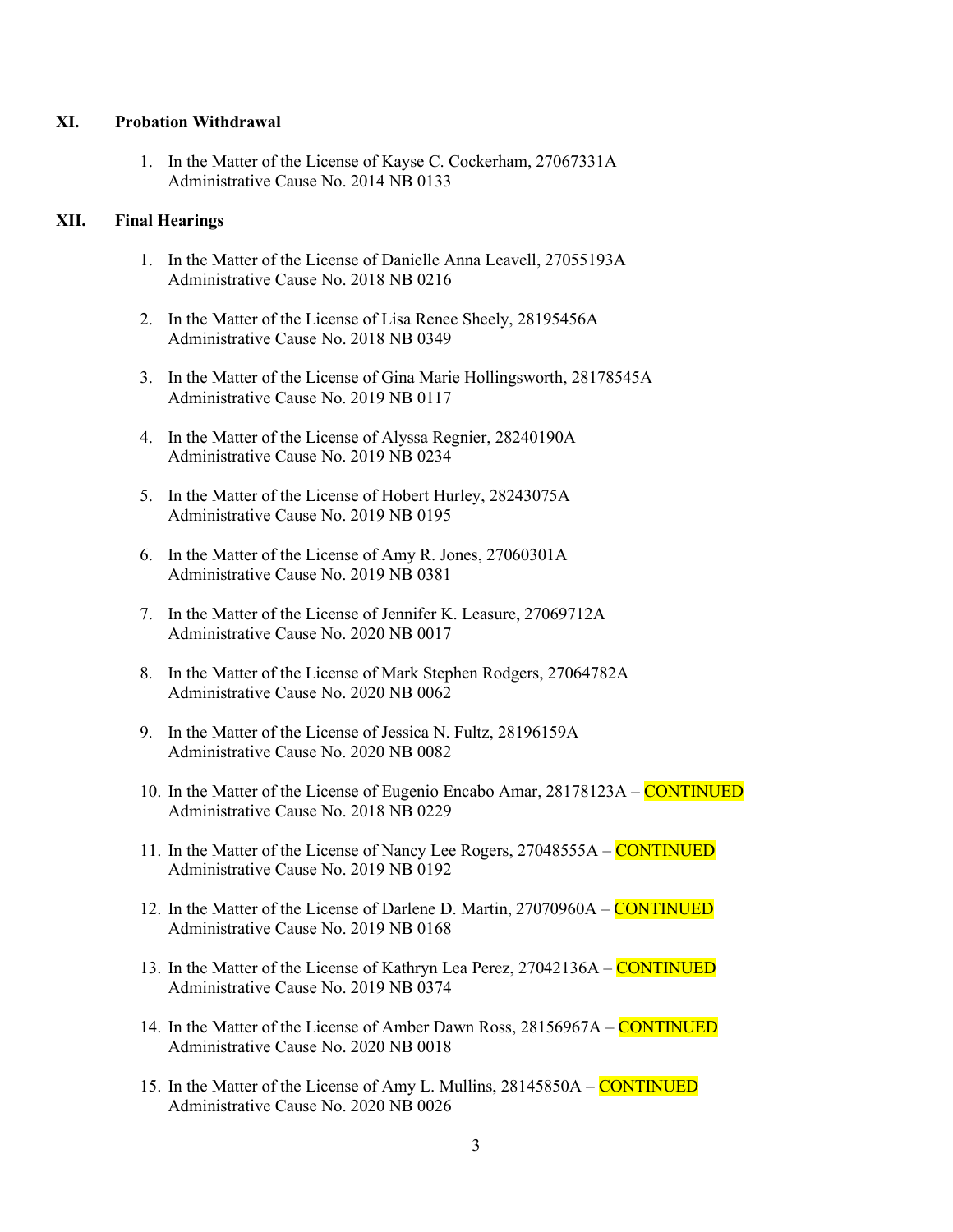- 16. In the Matter of the License of Freda Ann Black, 28104924A CONTINUED Administrative Cause No. 2020 NB 0036
- 17. In the Matter of the License of Louise J Davis, 27068768A CONTINUED Administrative Cause No. 2020 NB 0061
- 18. In the Matter of the License of Tera Lynn Brockman, 27045807A CONTINUED Administrative Cause No. 2020 NB 0063
- 19. In the Matter of the License of Michael Miggins, 27039202A CONTINUED Administrative Cause No. 2020 NB 0068
- 20. In the Matter of the License of Kylie Nicole Anderson, 28205306A CONTINUED Administrative Cause No. 2020 NB 0073
- 21. In the Matter of the License of Tara Lisa Stanton, 28144916A CONTINUED Administrative Cause No. 2020 NB 0074
- 22. In the Matter of the License of Michael Eric Dietz, 28241034A CONTINUED Administrative Cause No. 2020 NB 0122

## **XIII. Petitions for Summary Suspension**

- 1. In the Matter of the License of Danielle Hornberger, 28238870A Administrative Cause No. 2021 NB 0155
- 2. In the Matter of the License of Bryan Army, R.N. Administrative Cause No. 2019 NB 0137 Re: Petition for Summary Suspension and Order to Show Cause
- 3. In the Matter of the License of Jennifer Austin, 28175066A Administrative Cause No. 2021 NB 0065
- 4. In the Matter of the License of Lorelei Harsha, 28127288A Administrative Cause No. 2020 NB 0165

#### **XIV. Summary Suspension Extensions**

- 1. In the Matter of the License of Diana Sanders, 09000161A, 28105337A, 72000083A Administrative Cause No. 2021 NB 0142 Re: Agreement
- 2. In the Matter of the License of Kendra Nelson, 27074837A Administrative Cause No. 2021 NB 0111
- 3. In the Matter of the License of Amy Glassburn, 28255257A Administrative Cause No. 2021 NB 0112
- 4. In the Matter of the License of Misty Rachelle Snitchler, 27054635A Administrative Cause No. 2019 NB 0099